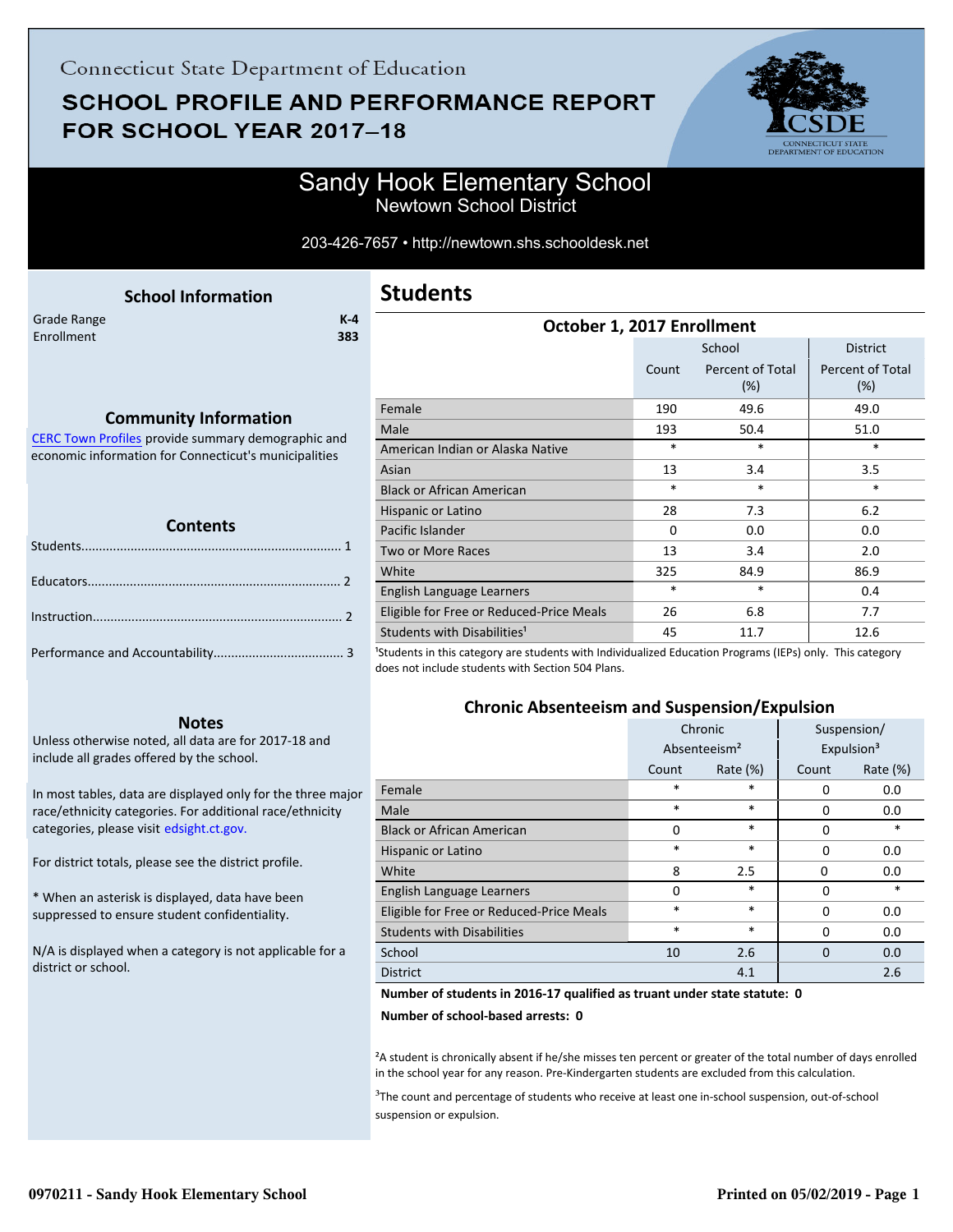# School Profile and Performance Report for School Year 2017-18 Sandy Hook Elementary School Newtown School District

## **Educators**

|  | Full-Time Equivalent (FTE) <sup>1</sup> Staff |  |
|--|-----------------------------------------------|--|
|--|-----------------------------------------------|--|

|                                                           | <b>FTE</b> |
|-----------------------------------------------------------|------------|
| <b>General Education</b>                                  |            |
| <b>Teachers and Instructors</b>                           | 26.4       |
| Paraprofessional Instructional Assistants                 | 5.2        |
| <b>Special Education</b>                                  |            |
| Teachers and Instructors                                  | 3.0        |
| Paraprofessional Instructional Assistants                 | 11.6       |
| <b>Administrators, Coordinators and Department Chairs</b> |            |
| School Level                                              | 2.0        |
| Library/Media                                             |            |
| Specialists (Certified)                                   | 1.0        |
| <b>Support Staff</b>                                      | 1.0        |
| Instructional Specialists Who Support Teachers            | 3.1        |
| Counselors, Social Workers and School Psychologists       | 1.0        |
| <b>School Nurses</b>                                      | 1.2        |
| Other Staff Providing Non-Instructional Services/Support  | 13.8       |

| <b>Educators by Race/Ethnicity</b>         |       |                         |                                |  |
|--------------------------------------------|-------|-------------------------|--------------------------------|--|
|                                            |       | School                  | <b>District</b>                |  |
|                                            | Count | Percent of Total<br>(%) | <b>Percent of Total</b><br>(%) |  |
| American Indian or Alaska<br><b>Native</b> | 0     | 0.0                     | 0.2                            |  |
| Asian                                      | 0     | 0.0                     | 1.4                            |  |
| <b>Black or African American</b>           | O     | 0.0                     | 0.2                            |  |
| Hispanic or Latino                         | 1     | 2.4                     | 0.9                            |  |
| Pacific Islander                           | O     | 0.0                     | 0.0                            |  |
| Two or More Races                          | 0     | 0.0                     | 0.0                            |  |
| White                                      | 41    | 97.6                    | 97.2                           |  |

### **Classroom Teacher Attendance, 2016-17**

|                                             | School | District |
|---------------------------------------------|--------|----------|
| Average # of FTE Days Absent Due to Illness | 10.5   | 9.2      |
| or Personal Time                            |        |          |

<sup>1</sup>In the full-time equivalent count, staff members working part-time in the school are counted as a fraction of full-time. For example, a teacher who works half-time in a school contributes 0.50 to the school's staff count.

## **Instruction and Resources**

|                                       |     | <b>School Schedule</b>           |          |
|---------------------------------------|-----|----------------------------------|----------|
| Days of Instruction                   | 181 | <b>School Hours for Students</b> |          |
| <b>Hours of Instruction Per Year</b>  |     | <b>Start Time</b>                | 09:05 AM |
| Grades 1-12 and Full-Day Kindergarten | 980 | End Time                         | 03:37 PM |
| Half/Extended Day Kindergarten        | N/A |                                  |          |

### **Students with Disabilities Who Spend 79.1 to**

### **100 Percent of Time with Nondisabled Peers**³

|                                | Count  | Rate $(\%)$ |
|--------------------------------|--------|-------------|
| Autism                         | $\ast$ | $\ast$      |
| <b>Emotional Disturbance</b>   | $\ast$ | $\ast$      |
| <b>Intellectual Disability</b> | 0      | 0.0         |
| Learning Disability            | $\ast$ | *           |
| Other Health Impairment        | $\ast$ | $\ast$      |
| <b>Other Disabilities</b>      | N/A    | N/A         |
| Speech/Language Impairment     | 13     | *           |
| School                         | 26     | 89.7        |
| <b>District</b>                |        | 74.1        |
|                                |        |             |

³Ages 6-21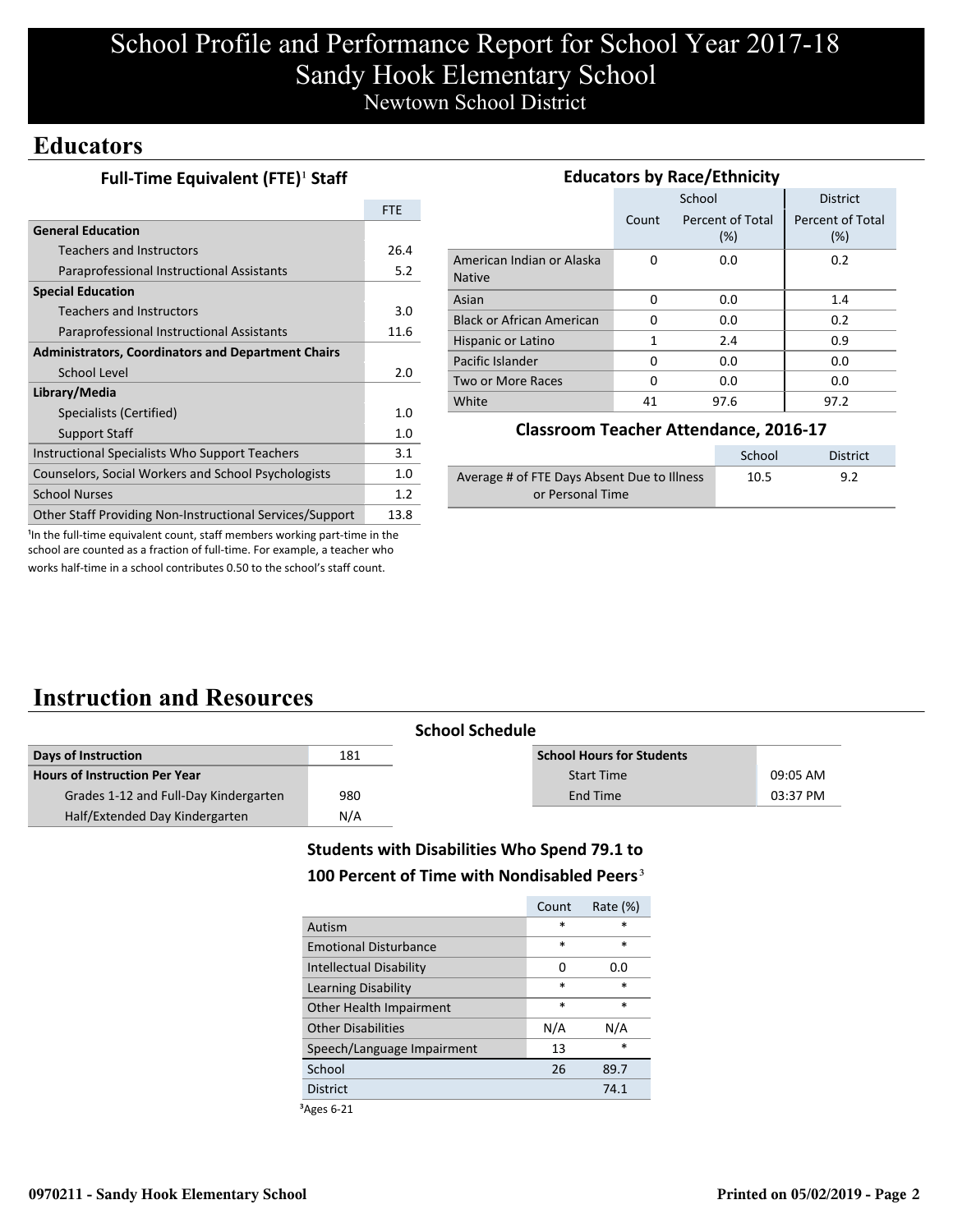# School Profile and Performance Report for School Year 2017-18 Sandy Hook Elementary School Newtown School District

## **Performance and Accountability**

### **School Performance Index (SPI)**

A School Performance Index (SPI) is the average performance of students in a subject area (i.e., ELA, Mathematics or Science) on the state summative assessments.The SPI ranges from 0-100. An SPI is reported for all students tested in a school and for students in each individual student group. Connecticut's ultimate target for an SPI is 75. The USDOE approved Connecticut's waiver request related to statewide student assessment in science. As a result, in spring 2018, the Connecticut State Department of Education administered a NGSS Assessment Field Test for both science standard and alternate assessments. Therefore, no science data appear in the table below.

|                                              | <b>English Language Arts(ELA)</b> |            | Math   |            |
|----------------------------------------------|-----------------------------------|------------|--------|------------|
|                                              | Count                             | <b>SPI</b> | Count  | <b>SPI</b> |
| American Indian or Alaska Native             | $\ast$                            | $\ast$     | $\ast$ | $\ast$     |
| Asian                                        | 8                                 | $\ast$     | 8      | $*$        |
| <b>Black or African American</b>             | $\ast$                            | $\ast$     | $\ast$ | $*$        |
| Hispanic or Latino                           | 11                                | $\ast$     | 11     | $\ast$     |
| Native Hawaiian or Other Pacific Islander    | 0                                 | N/A        | 0      | N/A        |
| Two or More Races                            | $\ast$                            | $\ast$     | $\ast$ | $\ast$     |
| White                                        | 131                               | 82.7       | 131    | 79.1       |
| English Language Learners                    | $\ast$                            | $\ast$     | $\ast$ | $\ast$     |
| Non-English Language Learners                | $\ast$                            | $\ast$     | $\ast$ | $*$        |
| Eligible for Free or Reduced-Price Meals     | 11                                | $\ast$     | 11     | $\ast$     |
| Not Eligible for Free or Reduced-Price Meals | 148                               | 82.9       | 148    | 79.3       |
| <b>Students with Disabilities</b>            | 16                                | $\ast$     | 16     | $\ast$     |
| <b>Students without Disabilities</b>         | 143                               | 84.9       | 143    | 81.4       |
| <b>High Needs</b>                            | 28                                | 69.0       | 28     | 66.8       |
| Non-High Needs                               | 131                               | 85.1       | 131    | 81.4       |
| School                                       | 159                               | 82.3       | 159    | 78.8       |

### **National Assessment of Educational Progress (NAEP): Percent At or Above Proficient**<sup>1</sup>

|                        | <b>NAEP 2017</b> | <b>NAEP 2013</b> |          |
|------------------------|------------------|------------------|----------|
| <b>READING</b>         | Grade 4          | Grade 8          | Grade 12 |
| Connecticut            | 43%              | 44%              | 50%      |
| <b>National Public</b> | 35%              | 35%              | 36%      |
| <b>MATH</b>            | Grade 4          | Grade 8          | Grade 12 |
| Connecticut            | 40%              | 36%              | 32%      |
| <b>National Public</b> | 40%              | 33%              | 25%      |

<sup>1</sup>NAEP is often called the "Nation's Report Card." It is sponsored by the U.S. Department of Education. This table compares Connecticut's performance to that of national public school students. Performance standards for state assessments and NAEP are set independently. Therefore, one should not expect performance results to be the same [across Smarter Balanced and NAEP. Instead, NAEP results are meant to](https://portal.ct.gov/-/media/SDE/Student-Assessment/NAEP/report-card_NAEP-2017.pdf?la=en) complement other state assessment data. To view student subgroup performance on NAEP, click here.

### **Physical Fitness Tests: Students Reaching Health Standard**²

|                      | Percent of Students by Grade <sup>3</sup> (%) |      |      |           | <b>All Tested Grades</b> |          |
|----------------------|-----------------------------------------------|------|------|-----------|--------------------------|----------|
|                      | 4                                             | 6    | 8    | <b>HS</b> | Count                    | Rate (%) |
| Sit & Reach          | 93.0                                          | N/A  | N/A  | N/A       | 86                       | 93.0     |
| Curl Up              | 96.5                                          | N/A  | N/A  | N/A       | 86                       | 96.5     |
| Push Up              | 87.2                                          | N/A  | N/A  | N/A       | 86                       | 87.2     |
| Mile Run/PACER       | 95.3                                          | N/A  | N/A  | N/A       | 86                       | 95.3     |
| All Tests - School   | 83.7                                          | N/A  | N/A  | N/A       | 86                       | 83.7     |
| All Tests - District | 71.7                                          | 57.6 | 54.6 | 69.4      |                          | 63.2     |

 $2$ The Connecticut Physical Fitness Assessment (CPFA) is administered to all students in Grades 4, 6, 8 and 10. The health-related fitness scores gathered through the CPFA should be used to educate and motivate children and their families to increase physical activity and develop lifetime fitness habits.

 $3$ Only students assessed in all four areas are included in this calculation.